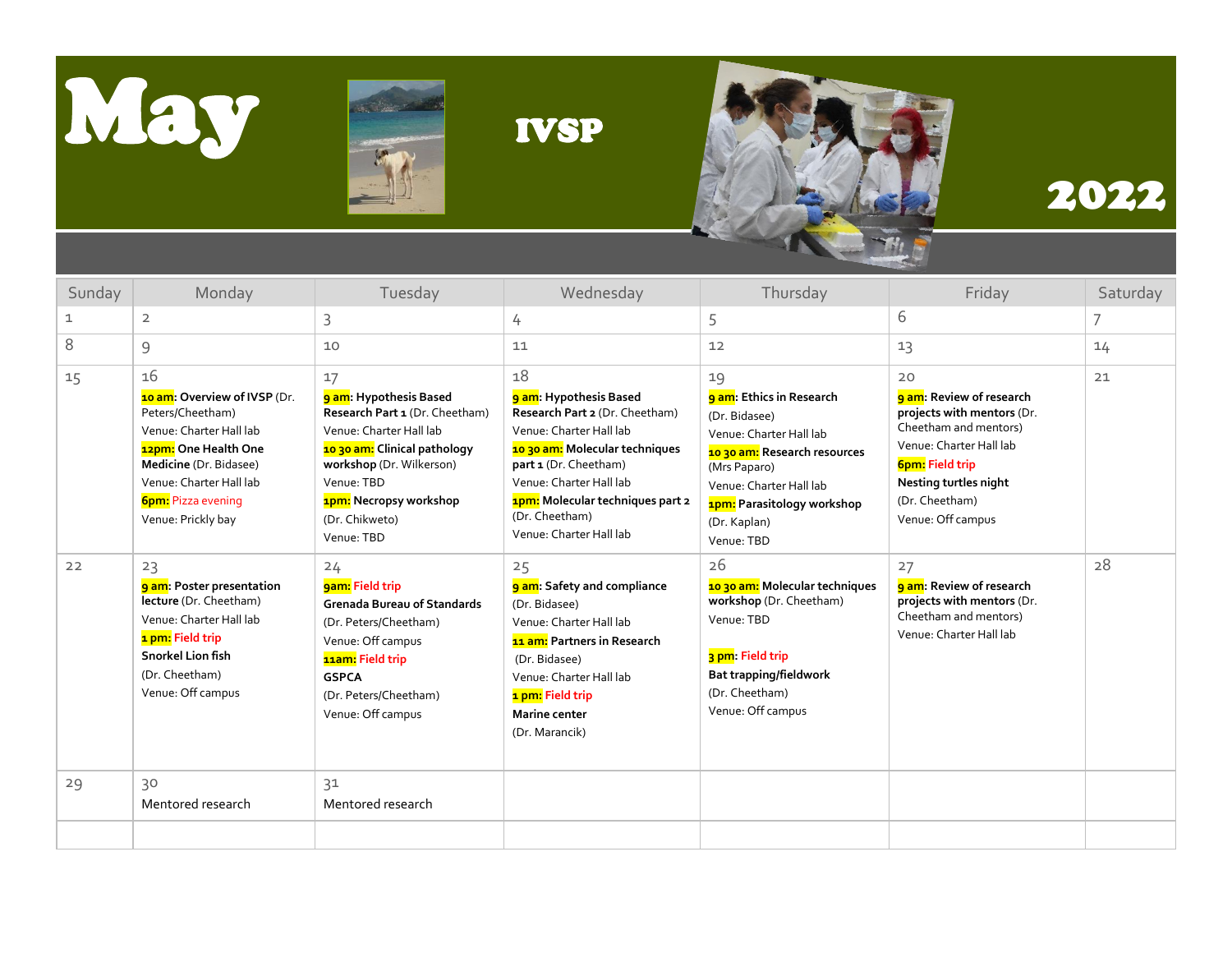# June IVSP





### 2022

| Sunday | Monday                                                      | Tuesday                 | Wednesday                         | Thursday                            | Friday                  | Saturday |
|--------|-------------------------------------------------------------|-------------------------|-----------------------------------|-------------------------------------|-------------------------|----------|
|        |                                                             |                         | $\mathbf{1}$<br>Mentored research | $\overline{2}$<br>Mentored research | 3<br>Mentored research  | 4        |
| 5      | 6<br>AM: Group Laboratory<br>meeting.<br>Mentored research  | 7<br>Mentored research  | 8<br>Mentored research            | 9<br>Mentored research              | 10<br>Mentored research | 11       |
| 12     | 13<br>AM: Group Laboratory<br>meeting.<br>Mentored research | 14<br>Mentored research | 15<br>Mentored research           | 16<br>Mentored research             | 17<br>Mentored research | 18       |
| 19     | 20<br>AM: Group Laboratory<br>meeting.<br>Mentored research | 21<br>Mentored research | 22<br>Mentored research           | 23<br>Mentored research             | 24<br>Mentored research | 25       |
| 26     | 27<br>AM: Group Laboratory<br>meeting.<br>Mentored research | 28<br>Mentored research | 29<br>Mentored research           | 30<br>Mentored research             | Mentored research       |          |
|        |                                                             |                         |                                   |                                     |                         |          |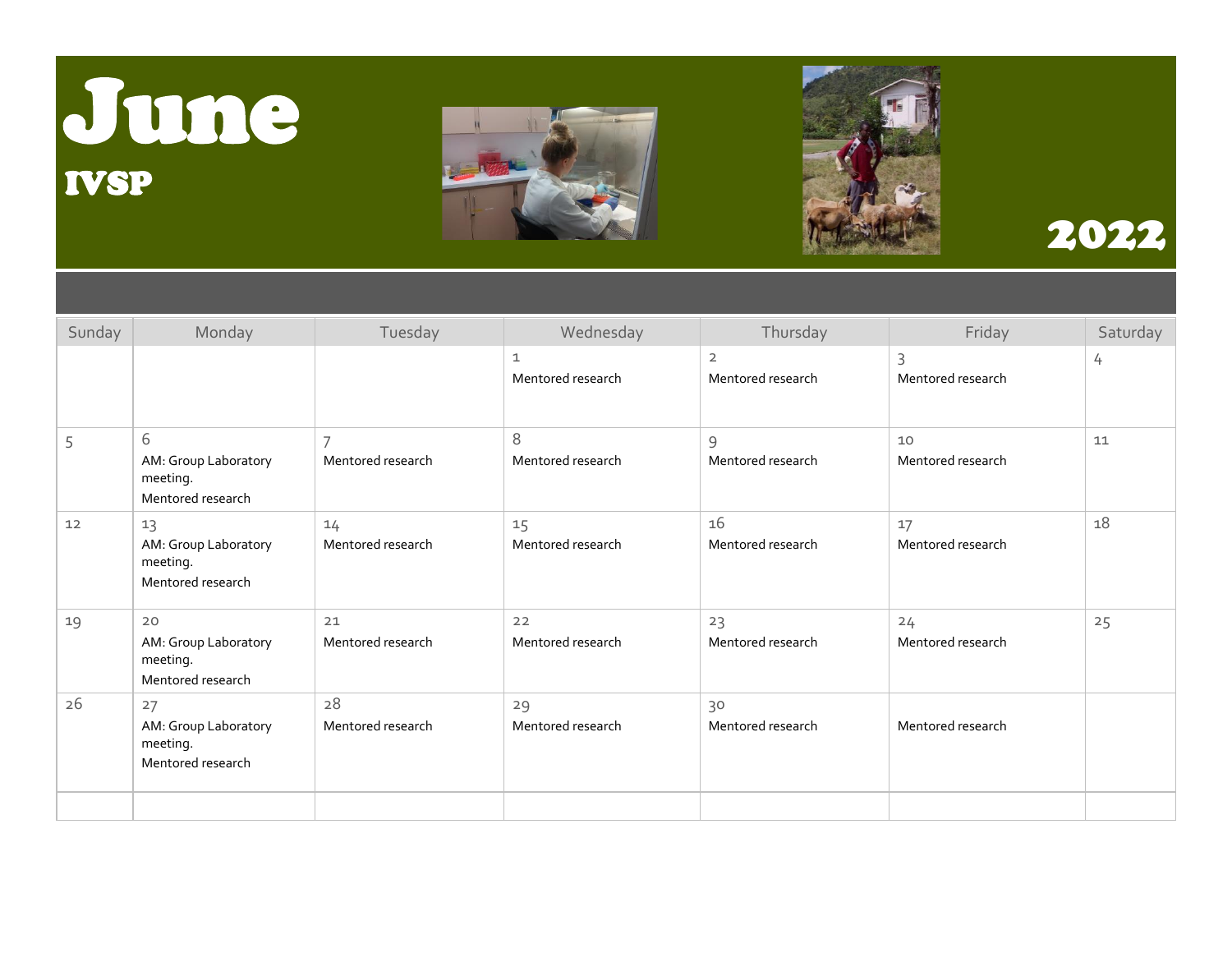







| Sunday | Monday                                                            | Tuesday                                                        | Wednesday                                                         | Thursday                                                          | Friday                                                            | Saturday       |
|--------|-------------------------------------------------------------------|----------------------------------------------------------------|-------------------------------------------------------------------|-------------------------------------------------------------------|-------------------------------------------------------------------|----------------|
|        |                                                                   |                                                                |                                                                   |                                                                   | 1<br>Mentored research                                            | $\overline{2}$ |
| 3      | 4<br>AM: Group Laboratory<br>meeting.<br>Mentored research        | 5<br>Mentored research                                         | 6<br>Mentored research                                            | $\overline{7}$<br>Mentored research                               | 8<br>Mentored research                                            | 9              |
| 10     | 11<br>AM: Group Laboratory<br>meeting.<br>Mentored research       | 12<br>Mentored research                                        | 13<br>Mentored research                                           | 14<br>Mentored research                                           | 15<br>Mentored research                                           | 16             |
| 17     | 18<br>Poster preparation                                          | 19<br>Poster preparation                                       | 20<br>Poster preparation                                          | 21<br>Poster preparation                                          | 22<br>Internal poster presentation<br>and group feedback          | 23             |
| 24     | 25<br>Prepare for AAVMC<br>Veterinary Summer Scholar<br>Symposium | 26<br>Prepare for AAVMC Veterinary<br>Summer Scholar Symposium | 27<br>Prepare for AAVMC<br>Veterinary Summer Scholar<br>Symposium | 28<br>Prepare for AAVMC<br>Veterinary Summer Scholar<br>Symposium | 29<br>Prepare for AAVMC<br>Veterinary Summer Scholar<br>Symposium | 30             |
| 31     |                                                                   |                                                                |                                                                   |                                                                   |                                                                   |                |